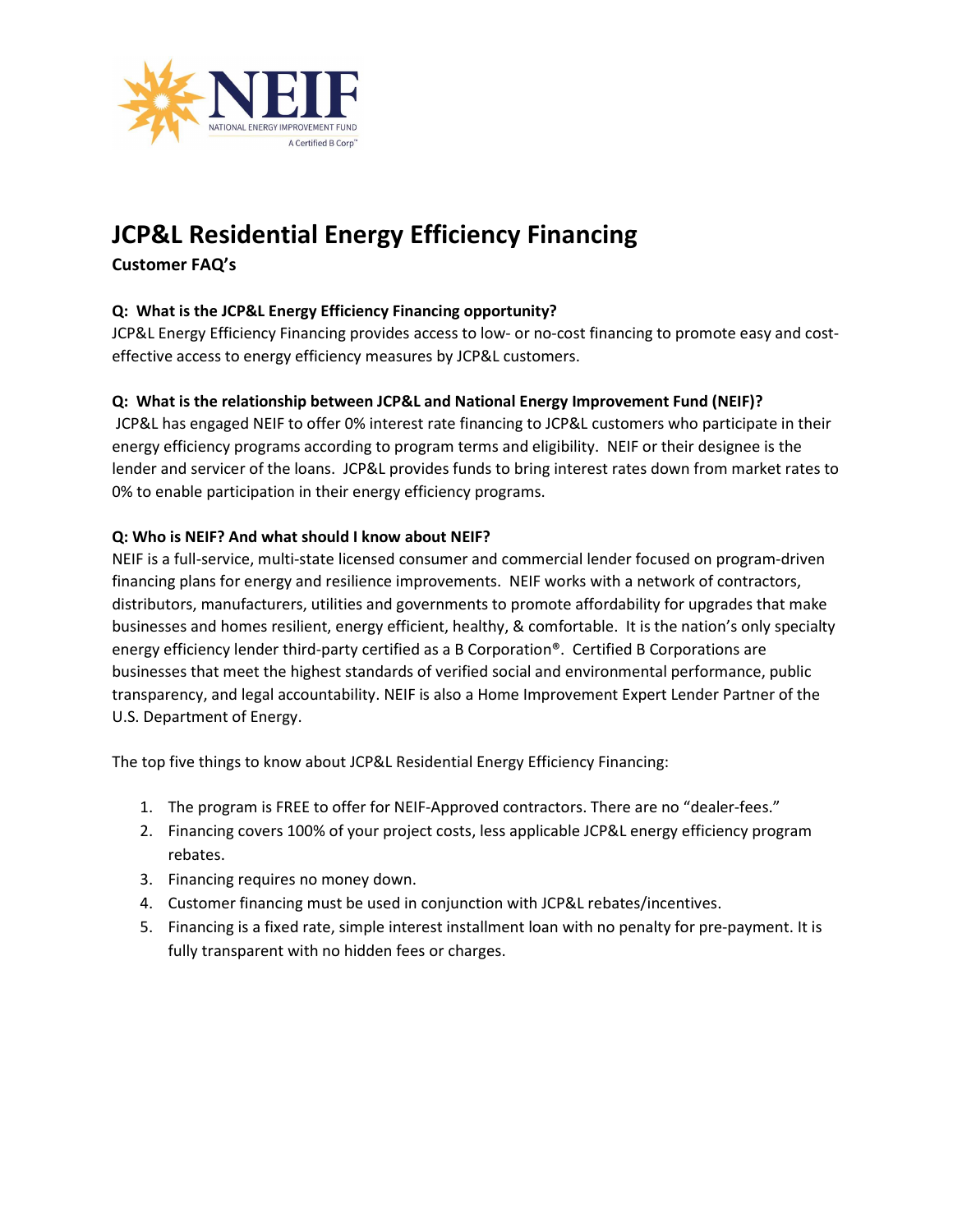

## Q: How does NEIF work with contractors?

All loans are made directly to the borrower by NEIF for qualifying work performed by a NEIF-Approved Contractor. NEIF-Approved Contractors are established companies of all sizes with a reputation for quality work and fair business practices. If your contractor is not currently a NEIF-Approved Contractor, please have them apply at https://www.neifund.org/distinction/jcpl

## Q: Who is eligible?

Homeowners making qualifying improvements to their primary residence or vacation home. Borrower(s) will need to be the JCP&L account holder and provide a copy of their utility bill prior to loan approval.

## Q: What types of equipment are eligible for residential financing?

JCP&L Energy Efficiency Financing is available for equipment that falls within eligible program terms. Please see www.energysavenj-financing.com for a list of eligible measures.

## Q: How is my project paid for?

When the project is complete, both the contractor and the customer will sign off on the project. NEIF will verify the rebate documentation has been submitted and approved and at that point the funds will be released to the contractor by an Automatic Clearing House (ACH) electronic funds transfer. Once the contractor is paid, the customer will begin receiving bills for their monthly finance payments, which they make directly to NEIF.

## Q: Can I use utility rebates to reduce the financed cost?

All NEIF financing provided through this JCP&L program is provided net of any applicable rebates .

## Q: Are there any closing costs/fees to the customer?

No.

Q: Do customers need to make a down payment? No. Down payments are not required for NEIF financing; however, they are allowed should a customer want to reduce the amount being financed. Any down payment made by the customer must be accounted as a line item on the written contract.

## Q: What is the turnaround time? When will I hear back on the status of the application once submitted? How long does approval take? When can the contractor start the work?

Applications are credit-decisioned instantly. Customer is notified immediately of the credit decision onscreen and contractor can see decision immediately in their contractor portal.

Upon credit approval the contractor uploads estimate/proposal to NEIF. Most applications require no further information from the customer, and loans docs are sent as soon as the contractor has uploaded their contract and/or proposal showing qualifying improvements and final amount to be financed to the contractor portal. On occasion, NEIF may need to verify income and other information with the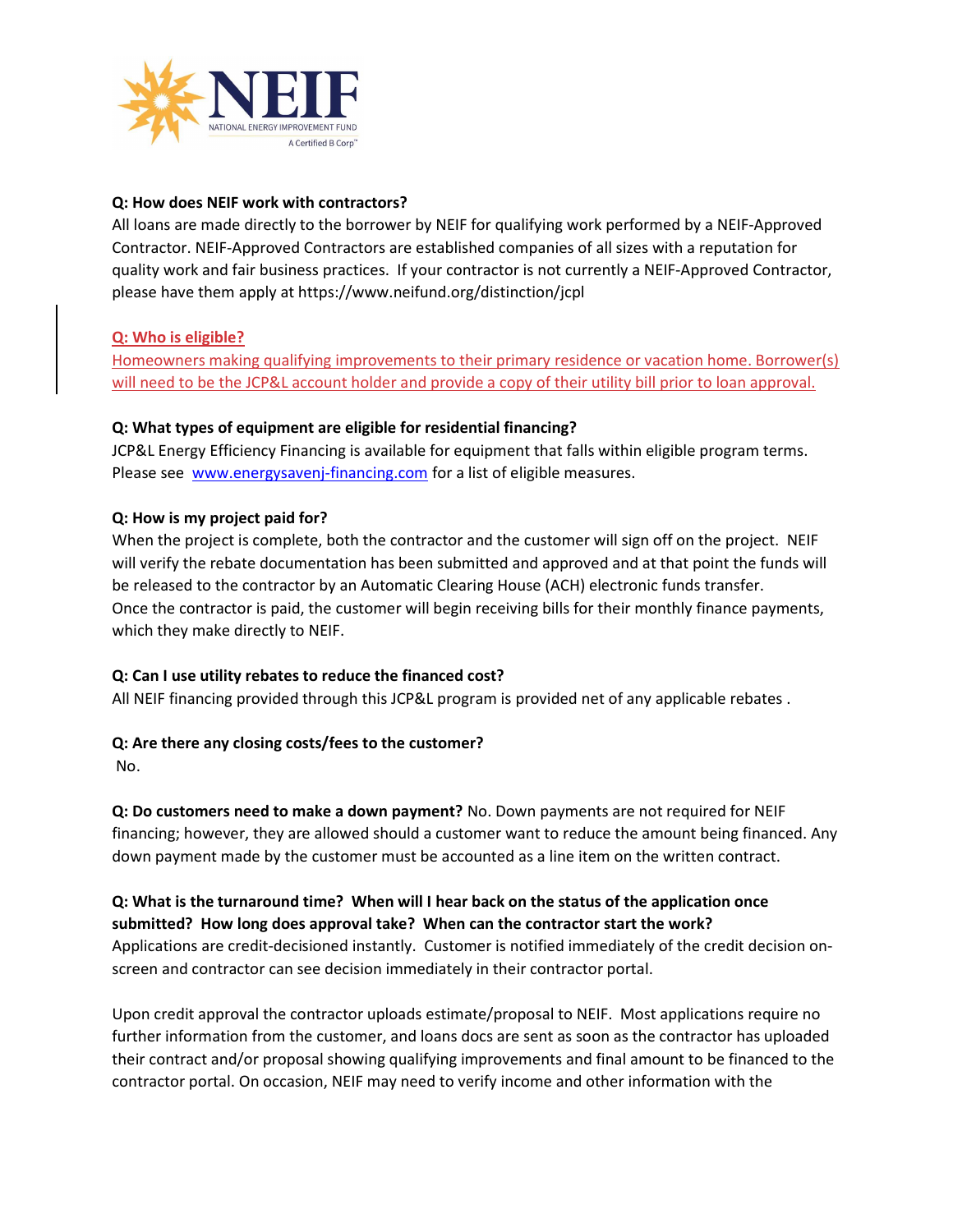

customer before final approval is issued. This typically happens on the same business day but could be impacted by customer and contractor response time.

## Q: What is the minimum credit score requirement?

The minimum credit score requirement is 640.

## Q: Can a co-applicant be added to the loan?

Yes; as per our program guidelines, the co-applicant must credit qualify as well as own and occupy the home.

#### Q: What Credit Bureau will you pull from?

We pull from TransUnion for our loan programs

#### Q: What is the maximum loan amount?

For JCP&L Energy Efficiency Financing, the maximum loan amount is \$15,000.00, subject to credit qualification.

#### Q: What is the minimum loan amount?

For JCP&L Energy Efficiency Financing, the minimum loan amount is \$2,500.00, subject to credit qualification.

#### Q: What is the interest rate?

0.00%

#### Q: What are the available loan terms?

- For HVAC energy efficiency installations there are 3- or 5-year terms available. If the customer is Low- Moderate Income (defined as up to 400% of Federal Poverty Income Guidelines) qualified, they have the option of a 7-year term.
- For Home Performance with ENERGY STAR projects less than \$10,000 there are 5-or 7-year terms and for projects between \$10,000.01 and \$15,000 a 10-year term is also available.

#### Are there any prepayment penalties?

No, the loan may be paid off or paid ahead at any time without penalty.

#### Q: Will there be a lien against the customer's property?

JCP&L Energy Efficiency Financing is an unsecured loan, there is no lien against the property.

#### Q: Do you offer financing for rental properties?

Currently we offer financing for 1–4-unit owner occupied residential primary and secondary homes.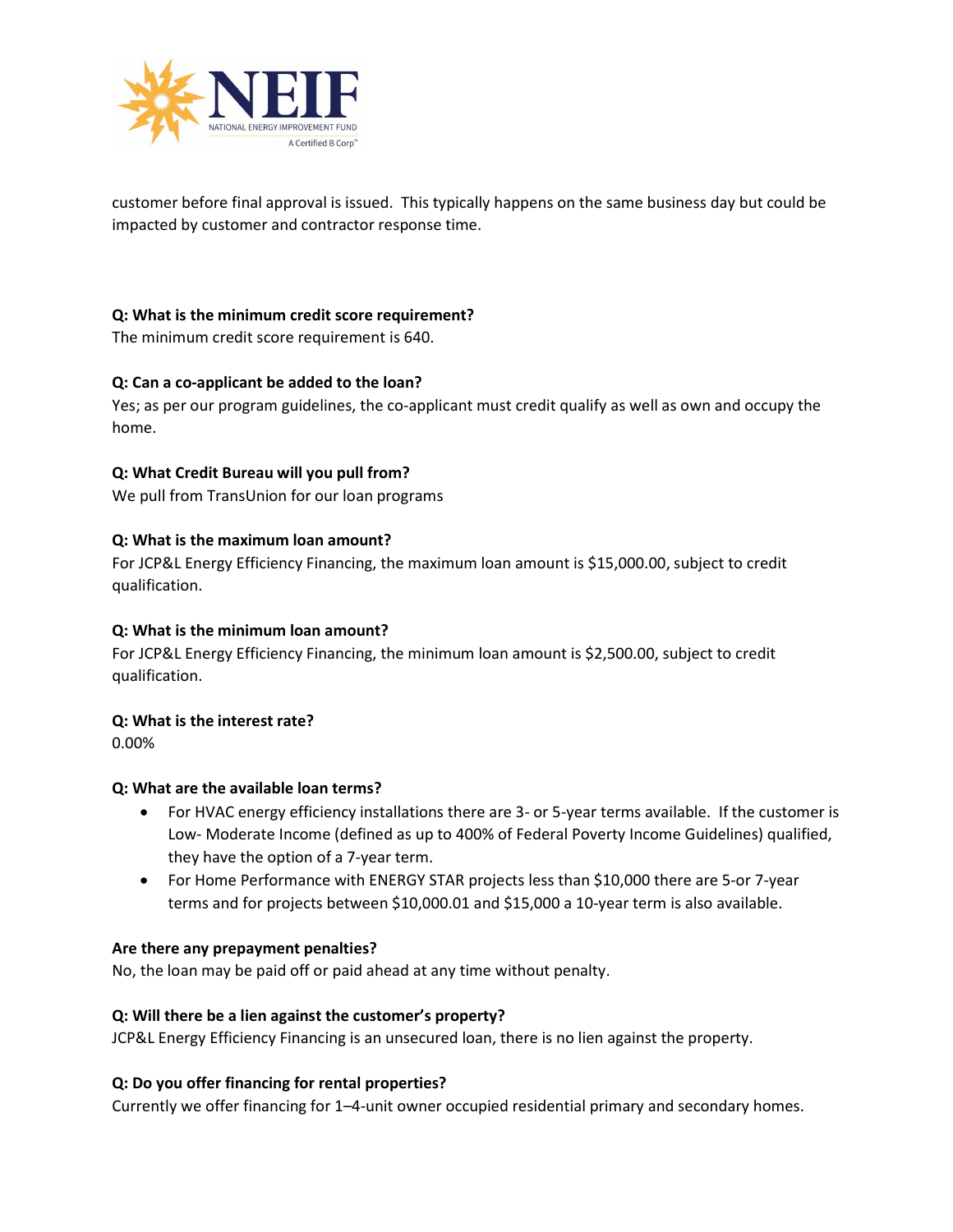

## Q: Are mobile homes eligible?

Yes, financing is available for mobile homes that are affixed to a permanent foundation on property owned by the applicant.

## Q: Who can perform the work?

To participate in the JCP&L Energy Efficiency Financing Program, the work must be done by an approved contractor.

## Is this loan tax deductible? Will the customer receive a tax statement in the mail?

The customer will not receive a tax statement in the mail since this is an unsecured loan. The customer should contact a tax advisor for tax related questions.

Does the customer need to have an email address to submit an application? What if the customer does not have an email address? Can the contractor submit the application for the customer? Yes, the customer is required to have their own email address to apply for the loan since the loan documents are sent to the customer email address on the application. This is a direct loan and the contractor cannot apply for the customer. The customer can set up a free email online on several websites.

#### Is E-Sign required for the loan documents?

Yes, we do require electronic signatures for the loan documents.

#### How long can the customer keep the loan application open?

Approvals are good for work to be funded within 120 days of the day of application (which is the day credit is pulled).

#### Who can I contact regarding questions on my loan and/or Statement?

Contact the NEIF at (484) 838-5460 Option #5 or email loanservicing@neifund.org

My loan was just finalized. When will I receive my first statement and when is my first payment due? Statements are sent 20 days prior to the due date. Payments are due on the same day every month.

#### What are my options for making payments?

- Payments can be remitted over the phone: (484) 838-5460 Option #5.
- Online at secure.neifund.org.
- Mail payments remitted to: National Energy Improvement Fund PO BOX 9000 Fort Washington, PA 19034-9000